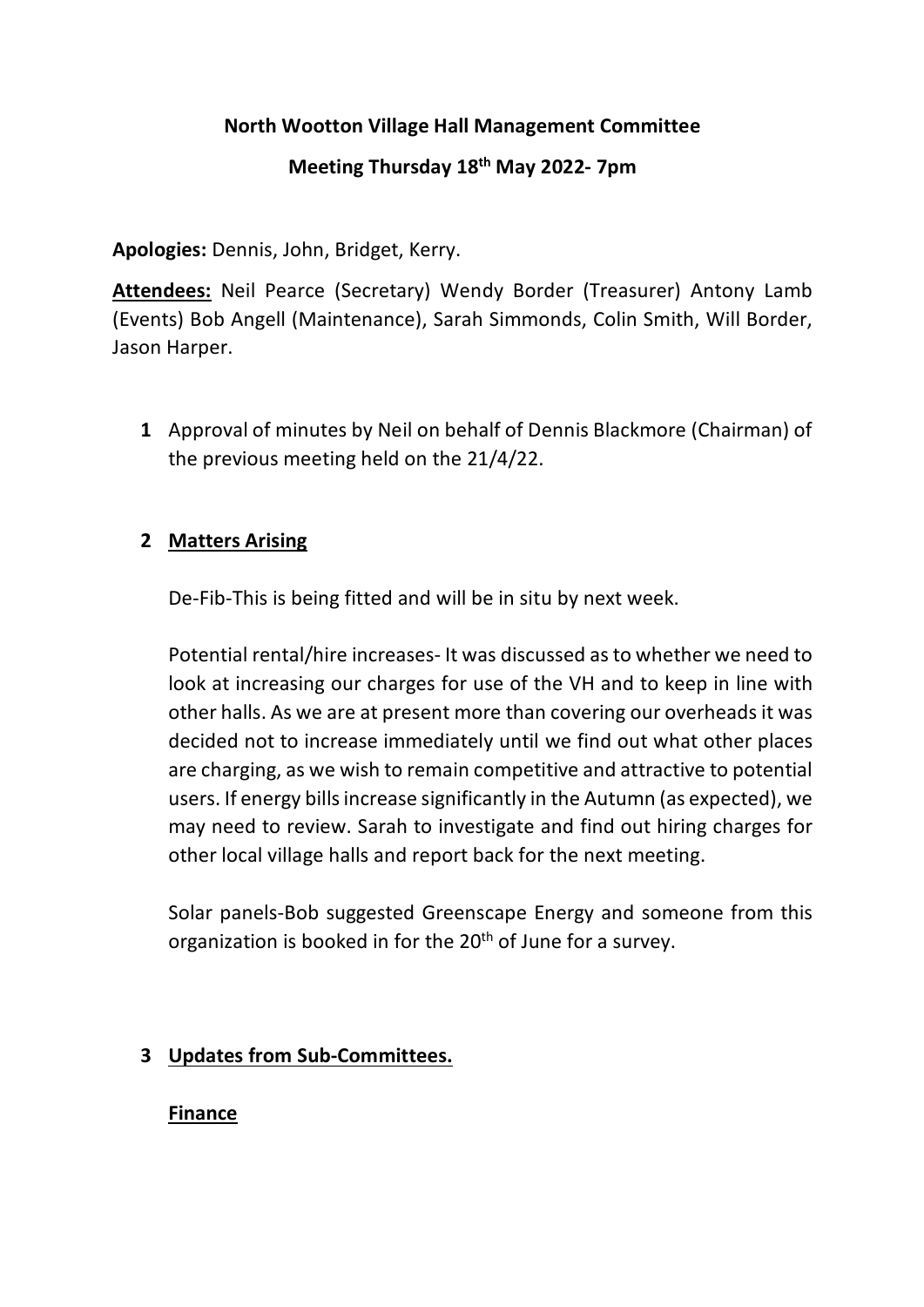Wendy handed out copies of the latest financial figures. She explained our accounts are looking very healthy with continued income generated from hirers, bookings and West Norfolk Wins lottery. We have a healthy £37, 595.60 in our account. Book sales have so far totaled £1,1130.00. Wendy & Ant are to pay the band 'Swervy World', who will be playing at the VH and the Wootton Park event. Wootton Park committee will be covering 50% of the cost.

We have received a very generous £125 donation from former North Wootton resident Keith Skipper, who now resides in Australia. Neil has passed on the committee's appreciation to Keith for this gift.

SSE electricity has estimated our bill after meter readings were submitted. We are on a fixed rate presently, but we expect increases and potentially larger bills in the near future.

Wendy confirmed that the Church & Wootton Park have both purchased a flag for the Jubilee celebration. A professional photographer will be present for all 3 days of the events.

# **Maintenance**

Bob explained that one base has been put down for the storage sheds at the rear of the hall, and the second will be completed soon. Bob and Will are hoping to paint the south facing exterior of the building on Saturday  $21<sup>st</sup>$  May whilst the village market is in progress. This will not impact on this event in any way.

Jason Harris will be looking at the ceiling lights in the near future.

# **Events**

Anthony handed out a rota for the upcoming Jubilee event for committee members to mark out when they can attend.

A map was also handed out for volunteers to do leaflet drops around the village and the surrounding areas to advertise the Jubilee event.

A platinum weekend schedule was given out to all members.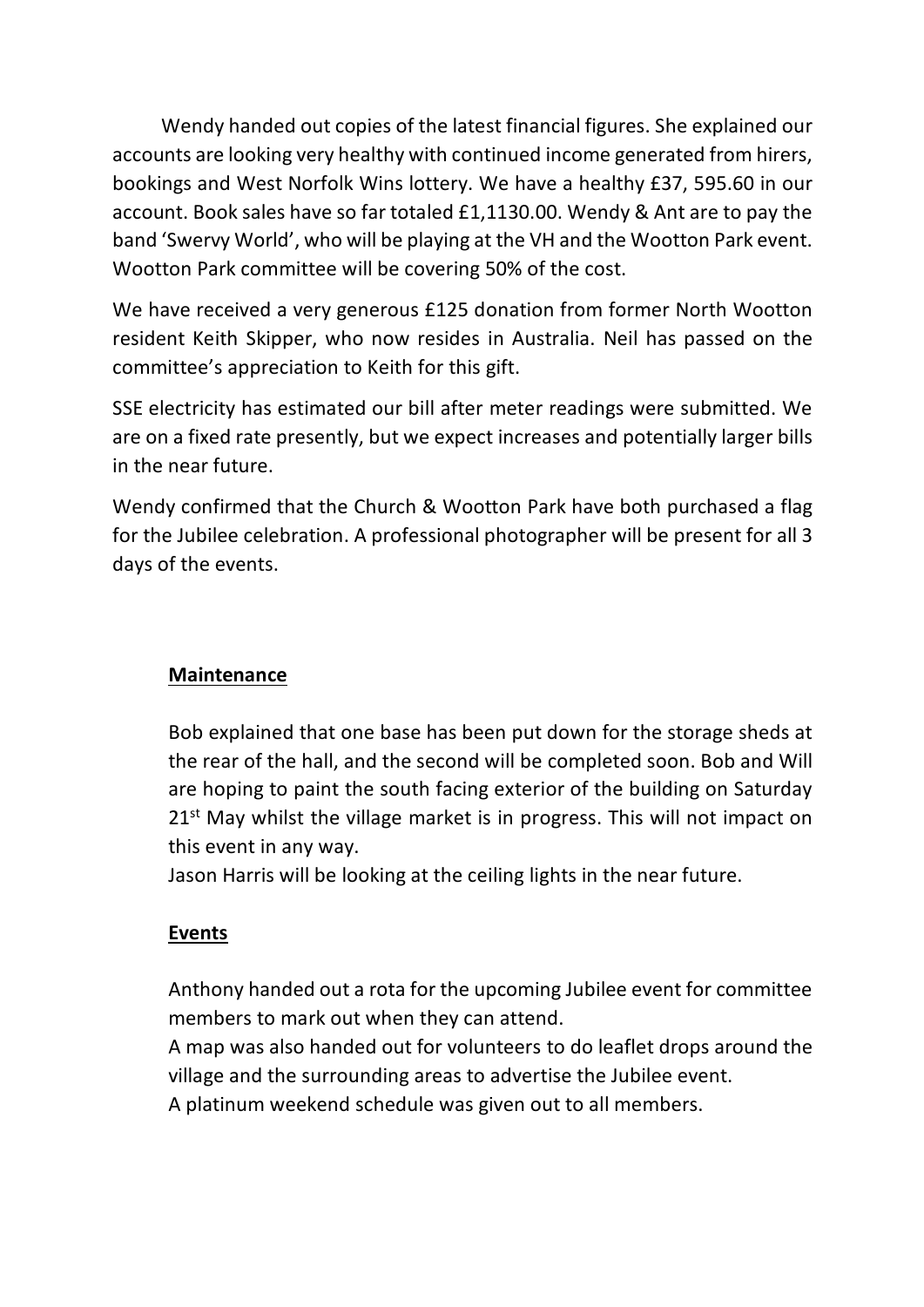A total of £90 was taken for the first flea market and £30 for the second. It was agreed to advertise this better, which hopefully will increase awareness and interest.

32 tickets for the recent Indian Curry Night were sold, with a slight loss of £1.60 made from the event. The wine and beer left over from this will be used for the Jubilee event. The Village Market is being held this week. Anthony will have to leave for part of the event so Colin will oversee proceedings.

#### **Bookings**

Wendy reported a steady stream of bookings as the VH continues to be a popular venue for parties, events and hirers. There are some people on the waiting list to use the hall and we have 2 bookings for next year already.

#### **4 AOB**

Will is continuing to investigate as to whether we can receive a grant(s) to help cover the costs of building the new porch. There are several potential grants available, including CIL (Community Infrastructure Levies) and The National Lottery. Will to report back for the next meeting.

Bob handed out the three required quotes he has received from prospective builders regarding the construction of the new porch. No decision has been made yet, but Dennis, Neil, Bob & Wendy will be having a meeting to discuss.

#### **5 Date of next meeting**